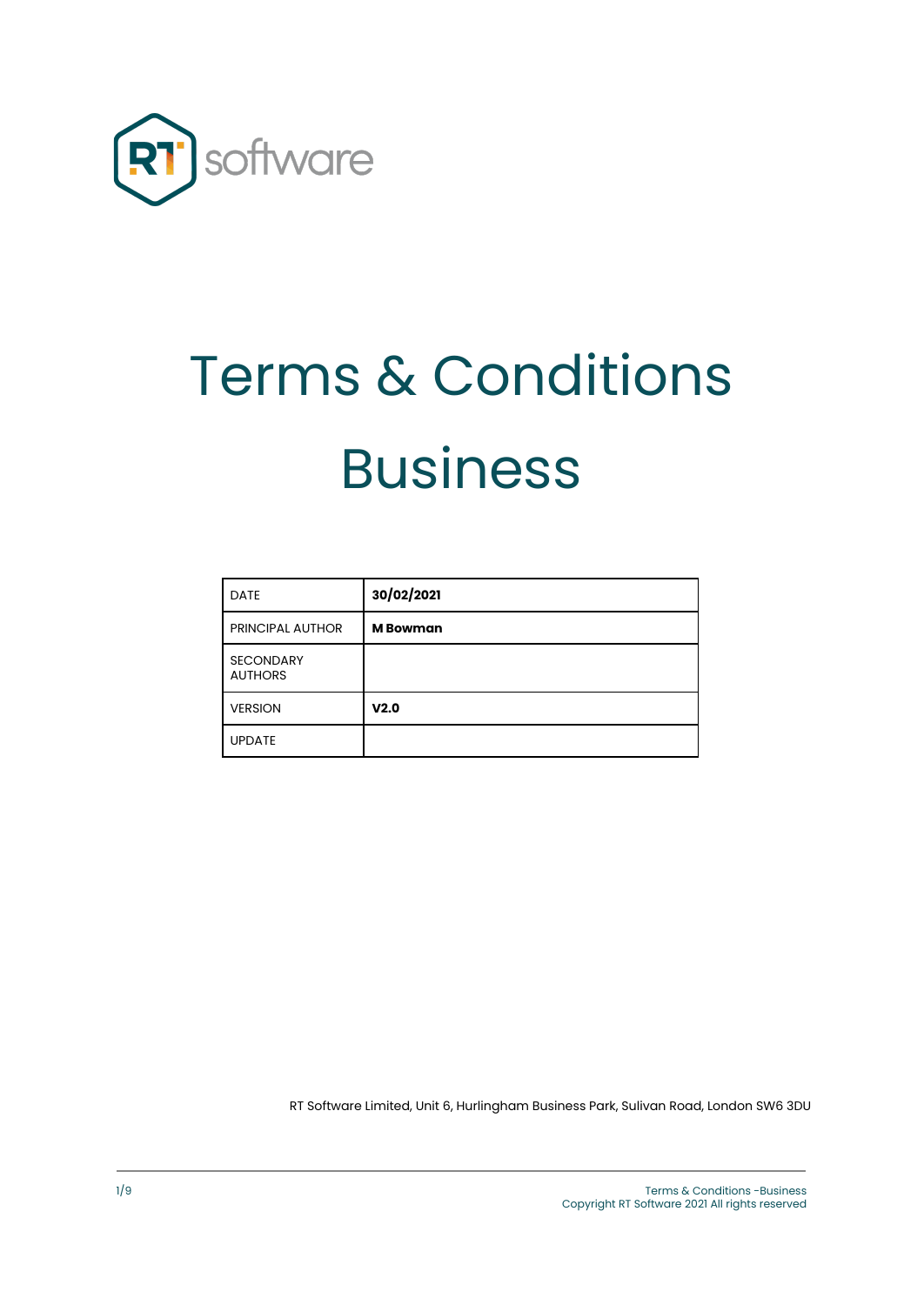#### **INDEX**

- 1. Introduction
- 2. Quotes
- 3. Ordering & Payment
- 4. Maintenance & Support
- 5. Title & Risk in Goods Supplied
- 6. Delivery & Return of Goods
- 7. Conditions Particular to Rentals and Loans
- 8. Insurance
- 9. Local Charges & Requirements
- 10. Warranties
- 11. Returns
- 12. Software
- 13. General
- 14. Jurisidiction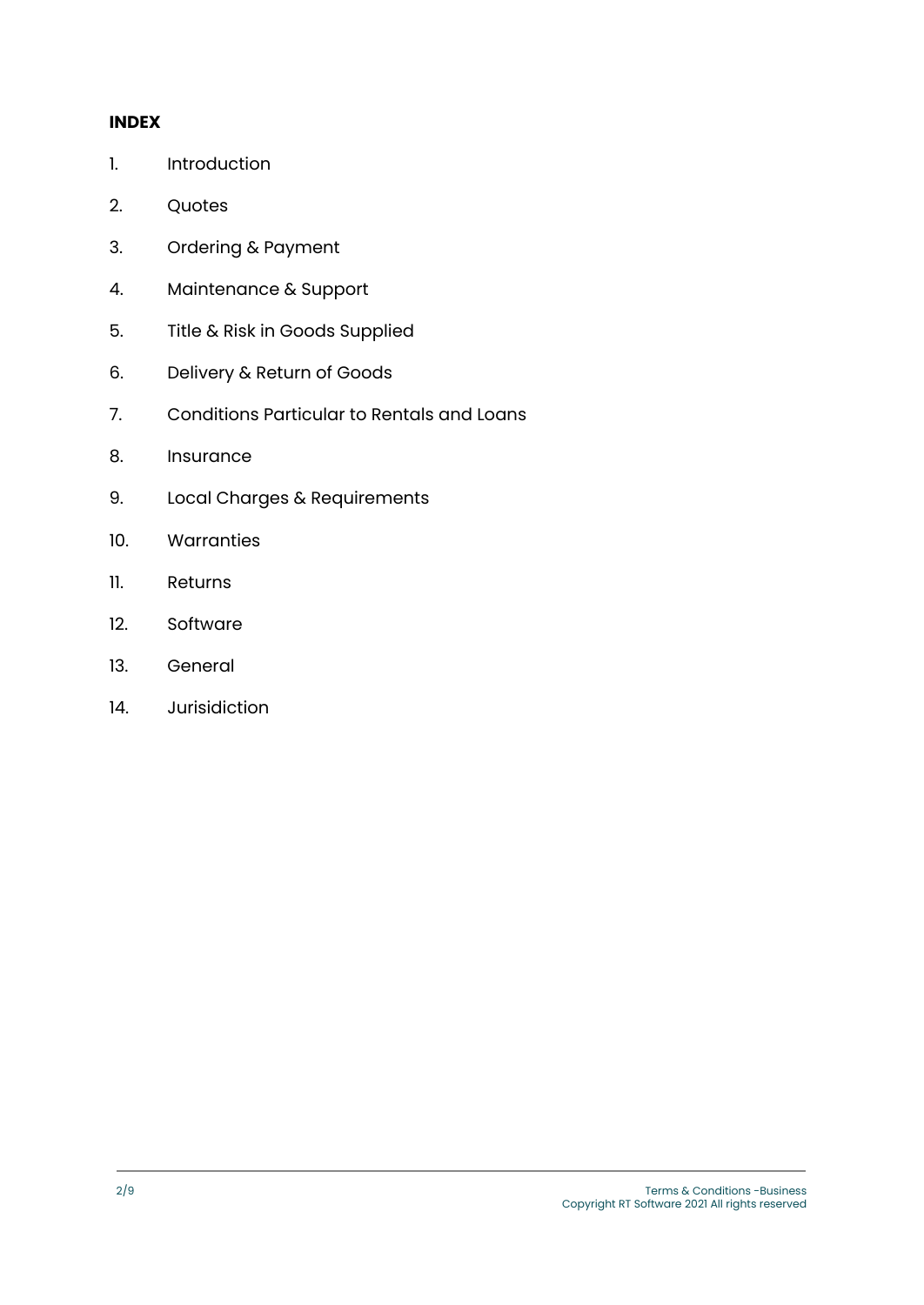# **1. Introduction**

1.1 In these Terms and Conditions, "RTSW" means RT Software Limited and "Customer" means the person or entity that purchases the good and/or services. "Goods" means the goods and "Services" means the services specified in RTSW's invoice to the customer.

1.2 In these Terms and Conditions, "UK" means the United Kingdom of Great Britain and Northern Ireland

1.3 These Terms and Conditions apply to all contracts for sale of goods or for the provision of services to the customer to the exclusion of any Terms and Conditions specified by the customer or any previous Terms and Conditions of sale of RTSW.

# **2. Quotes**

2.1 All prices quoted in promotional material, brochures, RTSW's website and by RTSW Staff are subject to confirmation at the time of order and are exclusive of delivery charges and of VAT, which will be chargeable in accordance with legislation current at the date of supply

2.2 If ordering from outside of the UK, all prices quoted in promotional material, brochures, RTSW's website and by RTSW Staff are exclusive of delivery charges, all local taxes, duties and charges applicable to the country to which RTSW is supplying goods and/or services.

2.3 Unless otherwise stipulated, all quotes are provided in UK Sterling

# **3. Ordering and Payment**

3.1 All orders must be accompanied by a properly authorised Purchase Order from the company. If a company does not operate a Purchase Order system it is to provide a written undertaking, on headed paper, that the invoice, when received, will be honoured. No work will be undertaken or hardware ordered without a Purchase Order or undertaking, unless agreed in writing by an authorised representative of RTSW

3.2 The normal Terms of Trade with RTSW with all customers, unless by prior agreement, is "payment in full with order".

3.3 At the sole discretion of RTSW, the customer may be supplied with goods and/or services on Credit Terms. RTSW reserves the right to withdraw or amend these Credit Terms at any time and without prior notification.

3.4 In certain individual circumstances, RTSW reserves the right to request payment prior to any services being provided or hardware ordered.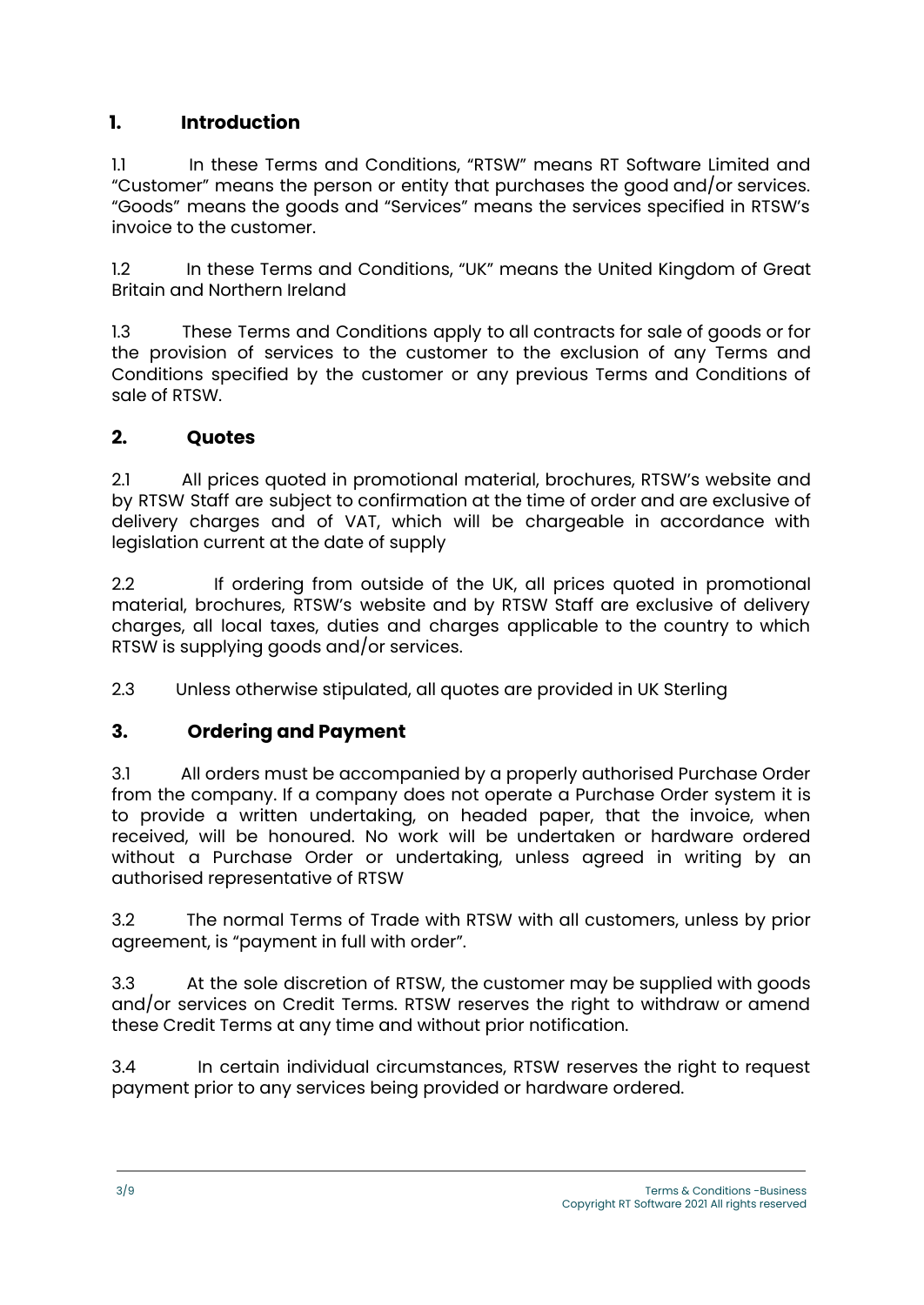3.5 Unless by prior written agreement, all invoices for goods and/or services supplied on credit terms are due for payment no later than 30 days after the invoice date.

3.6 For individual projects with a customer with a value equal to, or in excess of, £10,000, €11,300 or \$13,200 (USD), the following schedule, where agreed, applies:

| a. Hardware                | 100% on delivery                                                                       |
|----------------------------|----------------------------------------------------------------------------------------|
| b. Training / Installation | 100% on delivery                                                                       |
| c. Licences                | 25% on delivery<br>50% can be split on agreed milestones<br>25% on customer acceptance |
| d. Consultancy             | 25% on order<br>50% can be split on agreed milestones<br>25% on customer acceptance    |

3.7 The schedule in Condition 3.6 will not apply to any goods or services supplied on a rental or loan basis. In all cases full payment will be due within RTSW's normal payment terms, unless agreed in writing by the RTSW Commercial Director.

3.8 Any query on an invoice must be raised within 14 days of the invoice date. If no query is raised then the customer will be deemed to have accepted the invoice.

3.9 RTSW reserves the right to take such action, at the customer's expense, as is in RTSW's absolute discretion necessary to collect the amount due in respect of any unpaid invoice from the customer.

3.10 RTSW reserves the right to charge customers interest on any unpaid invoice as follows:

3.10.1 Customers, to whom the Late Payment of Commercial Debts (Interest) Act 1998 applies, will be invoiced, as is the discretion of RT Software Ltd, in accordance with the Act and rates in force on the day that the charge is applied.

3.10.2 Customers to whom the Late Payment of Commercial Debts (Interest) Act 1998 does not apply will be charged at the same rate as those to whom the Act applies, as if the Act applied to them.

3.11 RTSW will send invoices by e-mail. It is the responsibility of the customer to ensure that RTSW has the correct e-mail address for invoices to be received by the customer to ensure prompt authorisation and payment.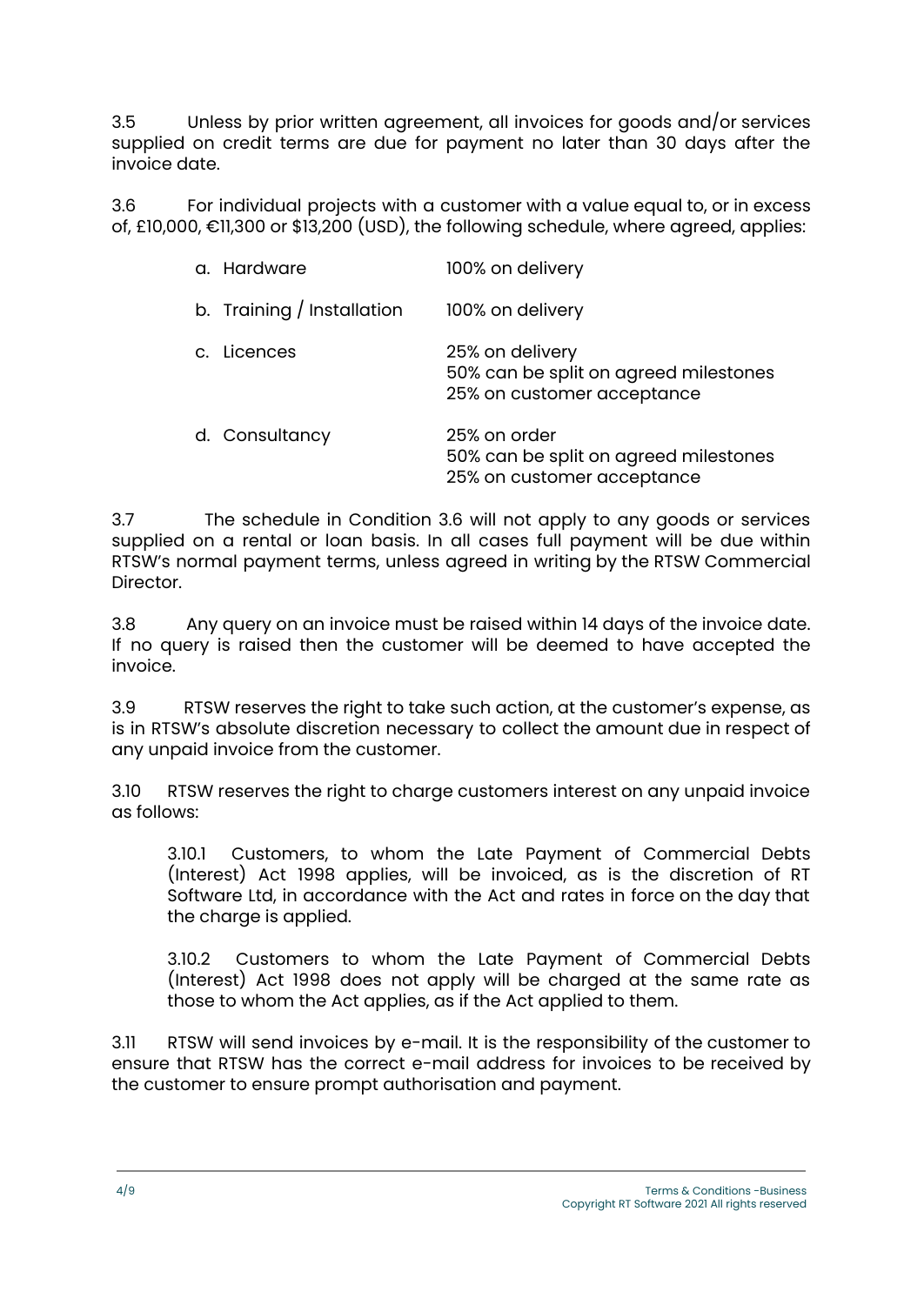3.12 Where a customer insists on receiving paper invoices, RTSW reserves the right to make an additional charge to cover the cost of postage and stationery. This rate will be set at £5.00 for the UK, £10 for Europe and £15.00 for all other areas. It is a customer's responsibility at time of order to inform RTSW of their requirement for a paper invoice. Where a paper invoice is requested the payment terms remain as those from the date of the invoice and not when the customer received it.

3.13 It is the responsibility of the customer to ensure that they have internal controls to facilitate the payment of invoices within 30 days of issue or agreed terms as appropriate. A failure of a customer's internal controls to facilitate payment as appropriate shall not be deemed sufficient reason for an invoice not to be settled with the timescales for payment.

3.14 Where a customer requests that an invoice be submitted in a currency other than Sterling, and they have not previously been quoted in the requested currency, the conversion rate shall be the HMRC Exchange Rate for that month as promulgated by them online.

# **4. Maintenance and Support**

4.1 RTSW Terms and Conditions of maintenance and support are subject to and governed by the Terms and Conditions contained with the RTSW Software Licence Agreement entered into by the customer.

4.2 The customer understands that access to RTSWs telephone help desk and the right to obtain updates to the goods and such other support as may from time to time be notified by RTSW to the customer are available free of charae during any free trial period and thereafter are available on payment of the appropriate fee.

4.3 For customers with perpetual licences, RTSW will give the customer the option to receive annual maintenance and support and the option to renew annually, on RTSW's Terms and Conditions in place on that date, by issuing a quote to the customer approximately 28 days before the expiry date of their maintenance and support agreement.

4.4 For customers with RTU Licences, support is included as part of the RTU cost. Support is only included for the duration of the RTU Licence.

4.5 If the customer wishes to renew the annual maintenance and support, the customer is to provide RTSW with a Purchase Order or Order Reference Number. Upon receipt of this Order an invoice will be raised.

4.6 Payment for annual maintenance and support where an agreement is already in place must be made within 30 days of the expiry of the existing agreement.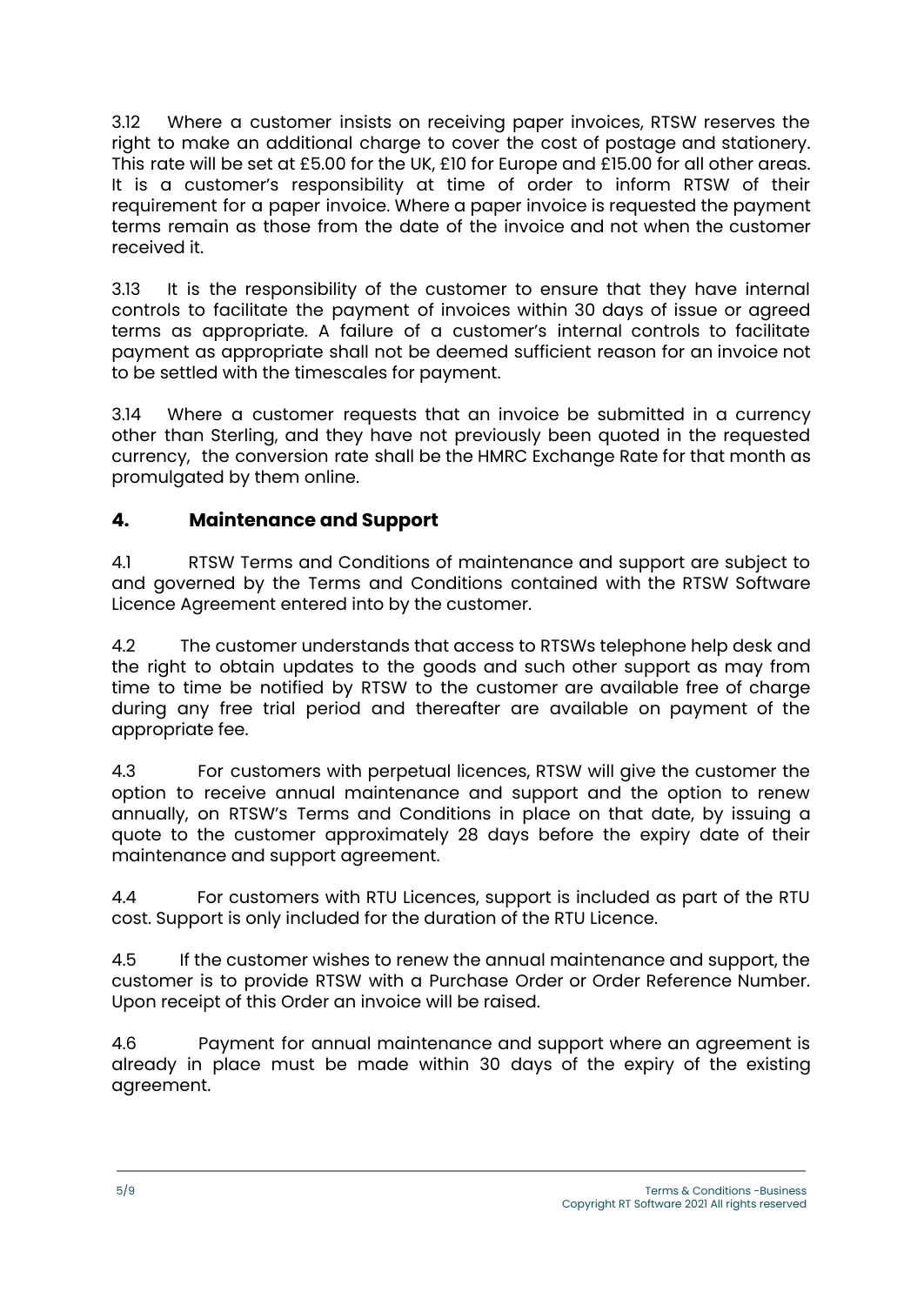4.7 Unless agreed in writing, where an agreement has lapsed then the start date of the new agreement will be set at the day after the expiry date of the previous agreement or on the annual anniversary should an agreement not have been in place for a period exceeding one year.

# **5. Title and Risk in Goods Supplied**

5.1 Where goods are being supplied to a customer on a loan or rental basis then title in all goods supplied shall vest with RTSW. Risk in all goods supplied on a loan or rental basis passes from RTSW to the customer on dispatch from RTSWs offices until it is received back by RTSW, this includes where a member of staff of RTSW takes charge of the goods whilst at the customers location.

5.2 Any customer who has equipment from RTSW on loan or rental is to take all reasonable steps to ensure the protection of that equipment in the event of the customers' bankruptcy, ensuring that it is not included in any declaration to the Official Receiver, or any Administrator, of assets owned.

5.3 Where goods have been supplied to a customer as part of a sale, then title in all goods supplied shall vest with RTSW until such time as the invoice for the goods is settled in full. Risk in all goods supplied passes to the customer on dispatch from RTSWs offices. Where payments are staged then payments received will be allocated to goods supplied in the first instance.

# **6. Delivery and Return of Goods**

6.1 The customer shall be responsible for the payment of delivery and shipping charges at the then prevailing rate and as included on any invoice issued by RTSW. The customer is responsible for arranging the return of any equipment to RTSW, this is to be at the customers cost. RT Software can arrange for collection from a Customer via DHL, where this occurs, costs incurred will be passed to the Customer

6.2 Where goods have been supplied on a loan basis and a deposit has been paid to RTSW, the deposit will only be returned once the goods have been returned and checked by RTSW. RTSW reserves the right to withhold some or all of the deposit for the following reasons:

6.2.1 The goods are returned and some or all of the goods are damaged and require replacement.

6.2.2 RTSW has incurred charges which, as per these Terms and Conditions, the customer should have been responsible for.

6.2.3 RTSW reserves the right to make an additional charge to a customer for damages and other incurred expenses that the customer is responsible for if those costs exceed any deposit paid and the deposit has already been withheld in full.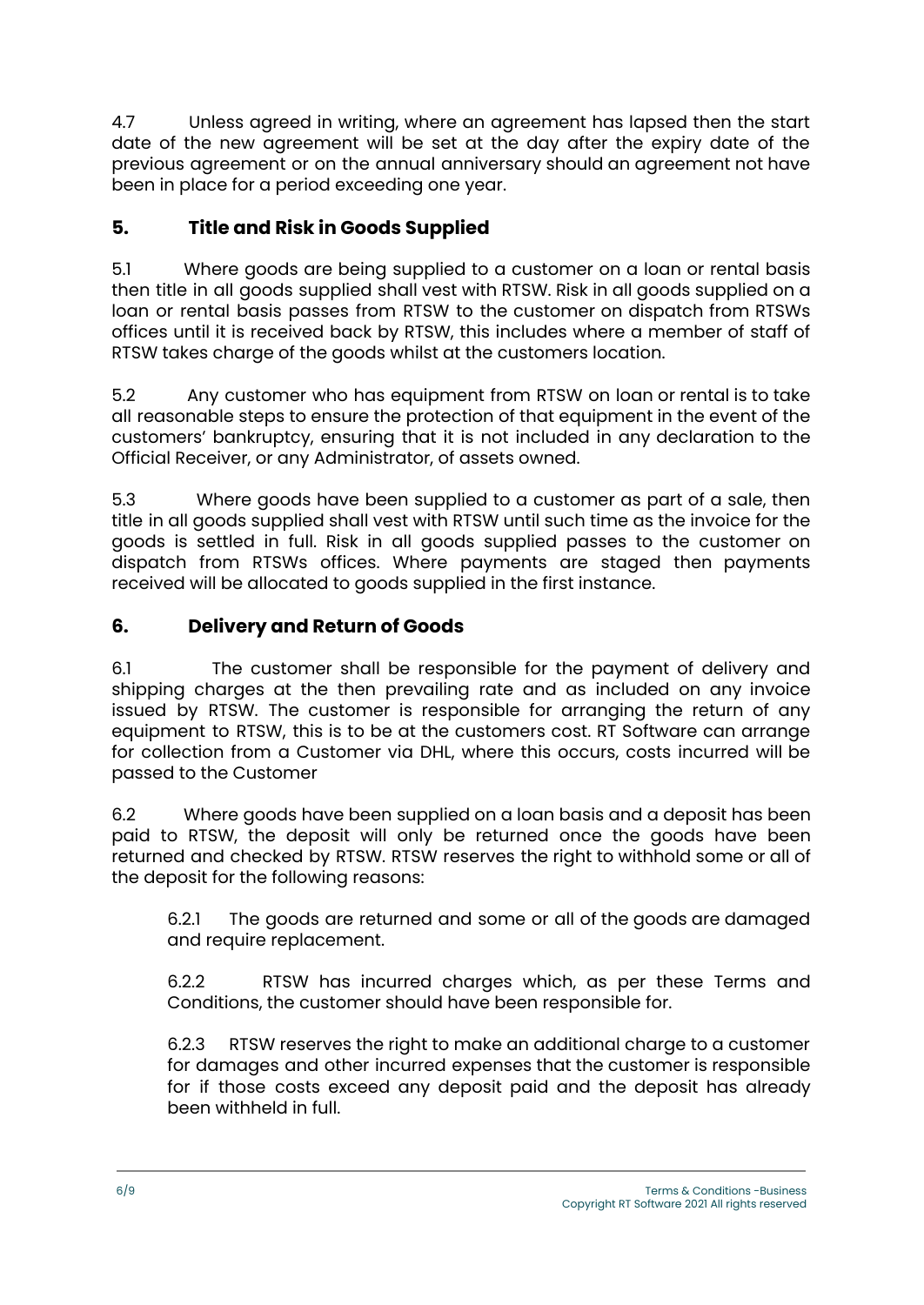# **7. Conditions Particular to Rentals and Loans**

7.1 Where customers rent a system (this includes hardware and software) for a period of 4 months, or less, then payment for the rental will be due in one payment. Where rentals are over a longer period then payments can be staged over a number of periods. The rent payment due per rental period shall be due by the first date of the relevant period.

7.2 The rental period will be agreed between the RTSW and the customer. There will be no proportion on payment for any early return of rental equipment.

7.3 In the event that the customer fails to timely pay the rental required as agreed, fails to promptly return the equipment under either a rental or loan agreement, or otherwise defaults in its agreed obligations, RTSW shall be entitled to, and the customer agrees to this, to exercise each of the following remedies, in addition to all other remedies available under applicable law. These remedies are not mutually exclusive and RTSW may exercise any or all or the remedies at RTSW's election:

7.3.1 Repossess the Computer Equipment and/or any associated Dongle and enter the customer's premises in order to do so.

7.3.2 Assess a late payment fee in the amount of 1.5% per month until such time as the payment becomes 60 days late after which time charges in line with Paragraph 3.10 will become effective.

7.3.3 Report the customer's failure to return any equipment to the relevant authorities as a potential crime.

7.3.4 Retain any, and all, of the customer's data which is in the memory of any repossessed computer equipment until such time as the customer has paid all rent due for the agreed rental period and any other sums due as a result of costs incurred by RTSW in the repossession of its computer equipment.

7.3.5 Invoice the customer for the amount of any delinquent payment and for the replacement cost of any Computer Equipment which is not promptly returned, or which is returned in damaged condition.

7.3.6 Declare the entire rent due and payable

# **8. Insurance**

8.1. The Customer is responsible, and shall prove on request, that it holds sufficient cover within its Business Insurance Policy to cover the full costs of any loss or damage to equipment that RTSW either Rents or Loans to the Customer.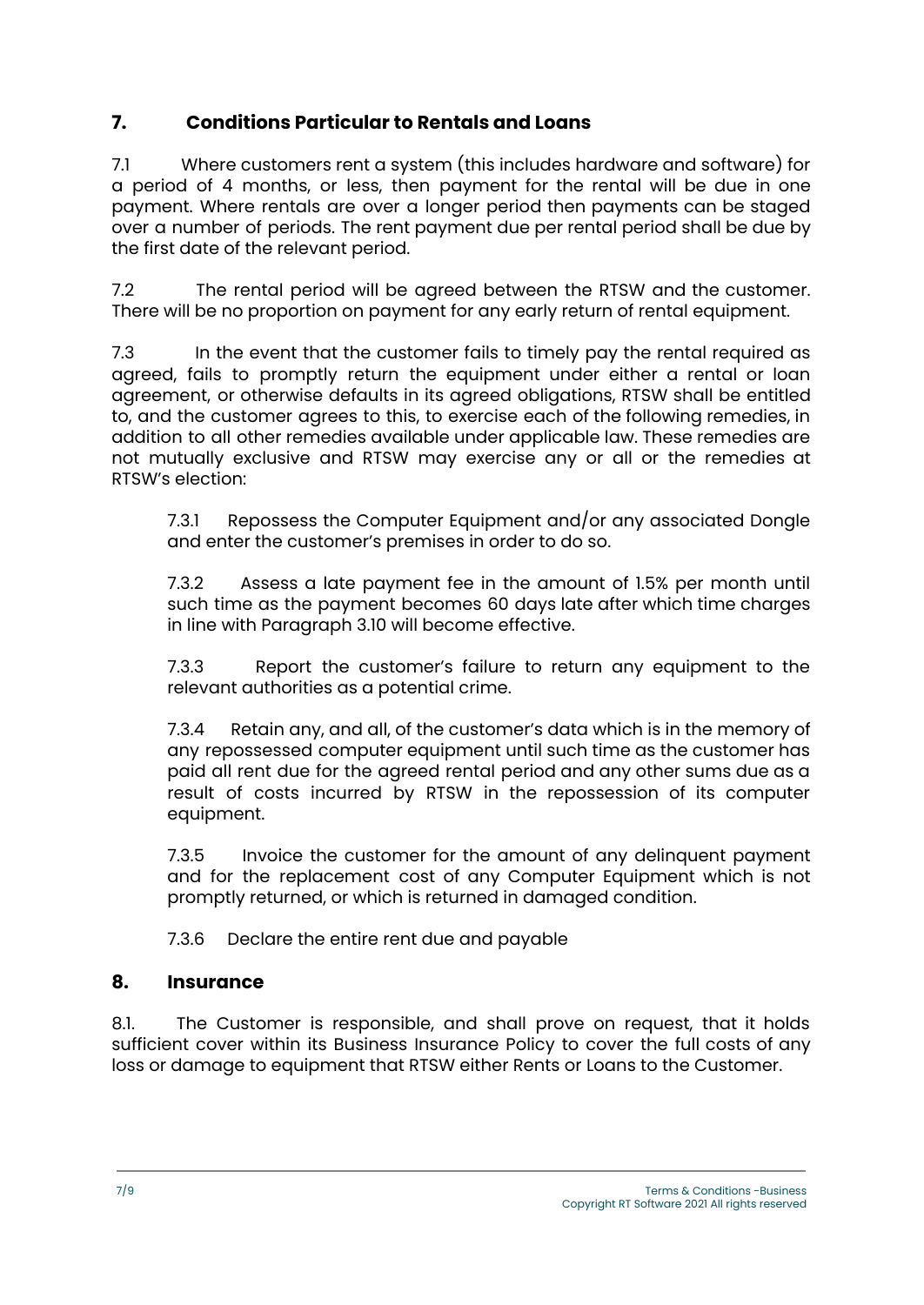# **9. Local Charges and Requirements**

9.1 RTSWs delivery Terms are FOB London. For these Terms and Conditions, FOB London shall mean any Port where goods exit the UK.

9.2 The customer shall be responsible for all local taxes, duties and charges. RTSW reserves the right to charge the customer for any costs incurred for local taxes, duties and charges.

9.3 Where a commercial invoice is required by a courier to allow for goods to be supplied to a Non-EU country, the importer is to advice RTSW on content of that invoice to allow for the avoidance of delays in any customs clearance.

9.4 It is the responsibility of any individual returning goods to RTSW from outside of the European Union to ensure that the correct paperwork is submitted to ensure that RTSW is not subject to any customs charges or delay in equipment being returned.

9.5 The customer shall be responsible for obtaining any Certificate of Origin (COO) or similar certificate for any equipment, as required by a relevant authority. RT Software can deliver to a UK address specified by the customer whilst they obtain the certificate. RTSW can provide a Commercial Invoice for the purposes of Customs as required. Where RTSW is required to provide a COO then this will be charged to the customer at full cost of obtaining the COO plus 10% uplift.

# **10. Warranties**

10.1 In relation to Goods, RTSW provides only the warranties set out in the software licence agreement.

10.1.1 Save as herein, all representations, conditions, warranties and other terms whether expressed or implied or whether statutory or otherwise are hereby expressly excluded. Under no circumstances shall RTSW be liable to the customer or to third parties for indirect or consequential loss, loss of profits or data damage or injury howsoever arising. In any event, the total liability of RTSW to the customer shall not exceed the value of the goods and/or services covered by the invoice.

10.1.2 Nothing in these Terms and Conditions shall exclude RTSW's liability or personal injury caused by its negligence.

10.1.3 In the case of goods not of RTSWs manufacture, RTSW will extend to the customer the benefit of any guarantee, warranty or condition which may have been granted to RTSW by the supplier of the goods and will take such steps as the customer may reasonably require to enforce such rights but save as aforesaid no condition or warranty is given by RTSW in relation to such goods that are not of its manufacture.